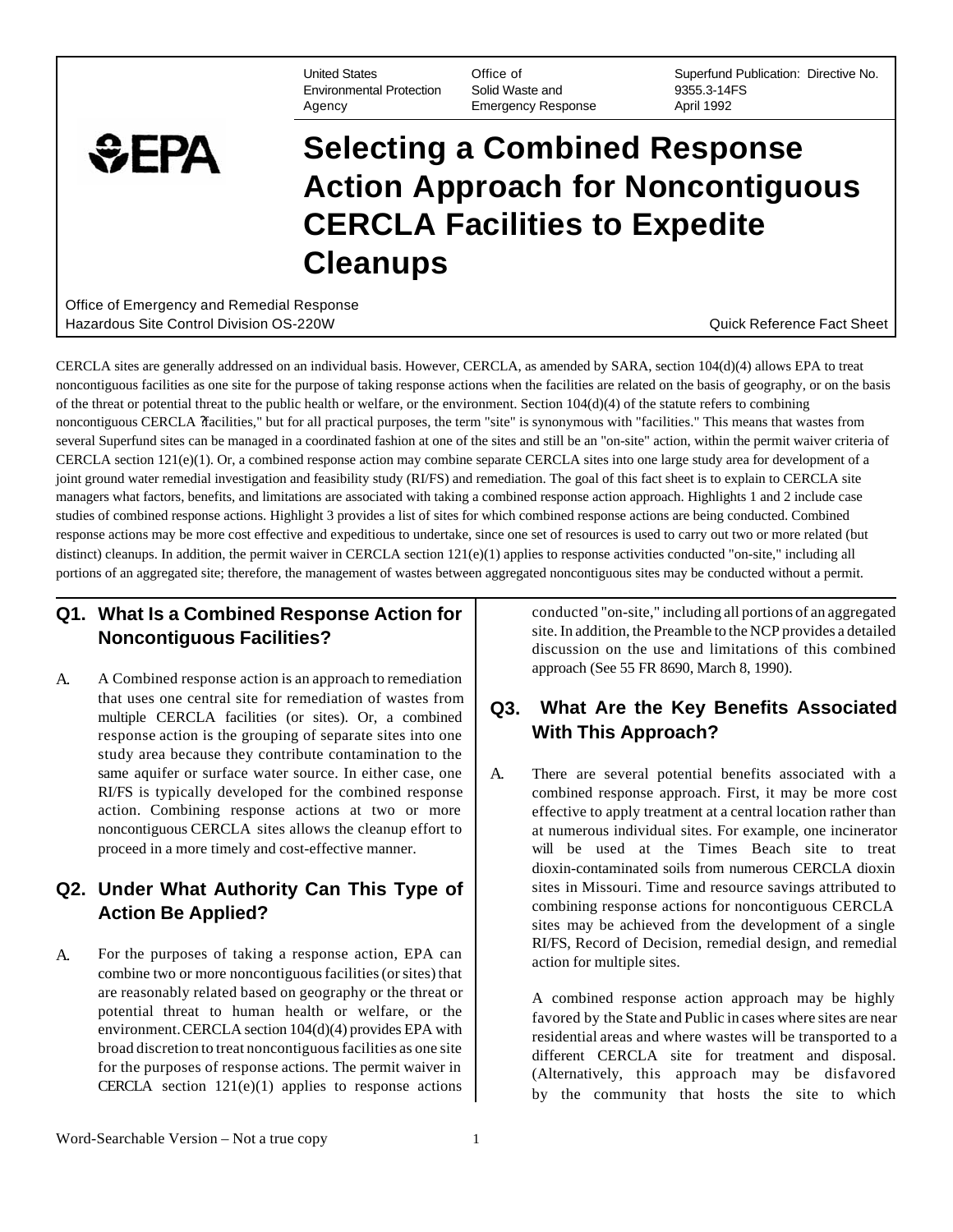#### **The Aberdeen Pesticide Dumps Site, North Carolina: A Case Study**

This site is comprised of five noncontiguous areas that are reasonably close together--all areas are within a three-mile radius. The wastes are similar or identical and are appropriate for like treatment. In addition, all areas are related on the basis of the threat or potential threat to the human health, welfare, and the environment. Initially, this site was considered as five separate areas listed as one site. Four removal actions were conducted between 1985 and 1989. The material removed from two areas in 1988 and 1989 was stock piled on-site.

In May 1991, a feasibility study was conducted, which supported the use of the centrally-located area for remedy implementation. This was substantiated by the economic impracticability of conducting treatment at each area. Excavation of contaminated soil is required at each area, or operable unit, comprising the site. The selected remedy for this site involves on-site thermal treatment of the contaminated soil, analysis of thermal treatment ash, and on-site disposal. Treatment will be conducted at a central location on-site, which was chosen based on the presence of the largest volume of contaminated soil at the selected area, transportation costs from noncontiguous sites, short-term risk to residents associated with transportation, and noise pollution considerations. Treatment at the centrally-located site area was determined to be more cost effective and efficient and provides the greatest opportunity for achieving a sound and expeditious environmental cleanup at the site.

Following EPA's issuance of a CERCLA section 106 Administrative Order in March 1990, the PRP agreed to implement the remedy for the stockpiled excavation materials at one of the areas. After sampling the stockpile, the PRP requested a delay in implementing the remedy to analyze the viability of combining the remedial process and using one treatment technology at a central location. EPA granted the extension based on the potential cost savings if it was subsequently determined that one treatment technology was appropriate to address the soil problems at more than one area.

waste will be sent for treatment.) Also, while the treatment system is being designed at the central location, wastes from other noncontiguous sites can be excavated and transported to the central facility. If treated soil will be managed at the central facility instead of being hauled back to the satellite sites, site deletions from the NPL can proceed for the satellite sites. With this approach two or more contaminated sites may be addressed in the same amount of time needed for one cleanup. Note, however, that there may be PRP opposition based on the perception that PRPs for one site may become PRPs for other aggregated sites (See NCP 55 FR 8691). Similarly, PRPs for the "receiving" facility may be concerned if the combined action results in on-site waste to manage long-term (i.e., responsibilities for O&M of a larger facility). (Some of these concerns may be rebuttable where economies of scale can be shown.)

### **Q4. What Are the Criteria For Considering a Combined Response Action?**

A. The decision to combine noncontiguous sites for the purposes of taking a response action should generally consider the following factors: 1) nature of the contamination, 2) geographic locations of the facilities, 3) compatibility of wastes selected for the treatment or disposal approach, 4) the cost effectiveness of the aggregated response, 5) enforcement considerations, and 6) public acceptance.

If a combined response action will be taken for the treatment of CERCLA wastes, the foremost factor is whether the contaminants are related such that the combined treatment or management would be effective and protective of human health and the environment. (For example, if thermal treatment is selected for organic wastes, high concentrations of inorganic wastes may not be compatible for thermal treatment, would likely require post-treatment, and thus may not be a good candidate for aggregation.) Also, if treated soils will be managed at the site where treatment is conducted instead of being returned to the individual sites, the implementation time to complete the remedial action and the costs would be less.

EPA may consider adopting a combined response action approach based on geography. For example, noncontiguous CERCLA sites may represent significant sources of contamination to a common ground water aquifer. The decision to combine the ground water RI/FS and remedial action for these facilities may be based on a commingled contaminant plume.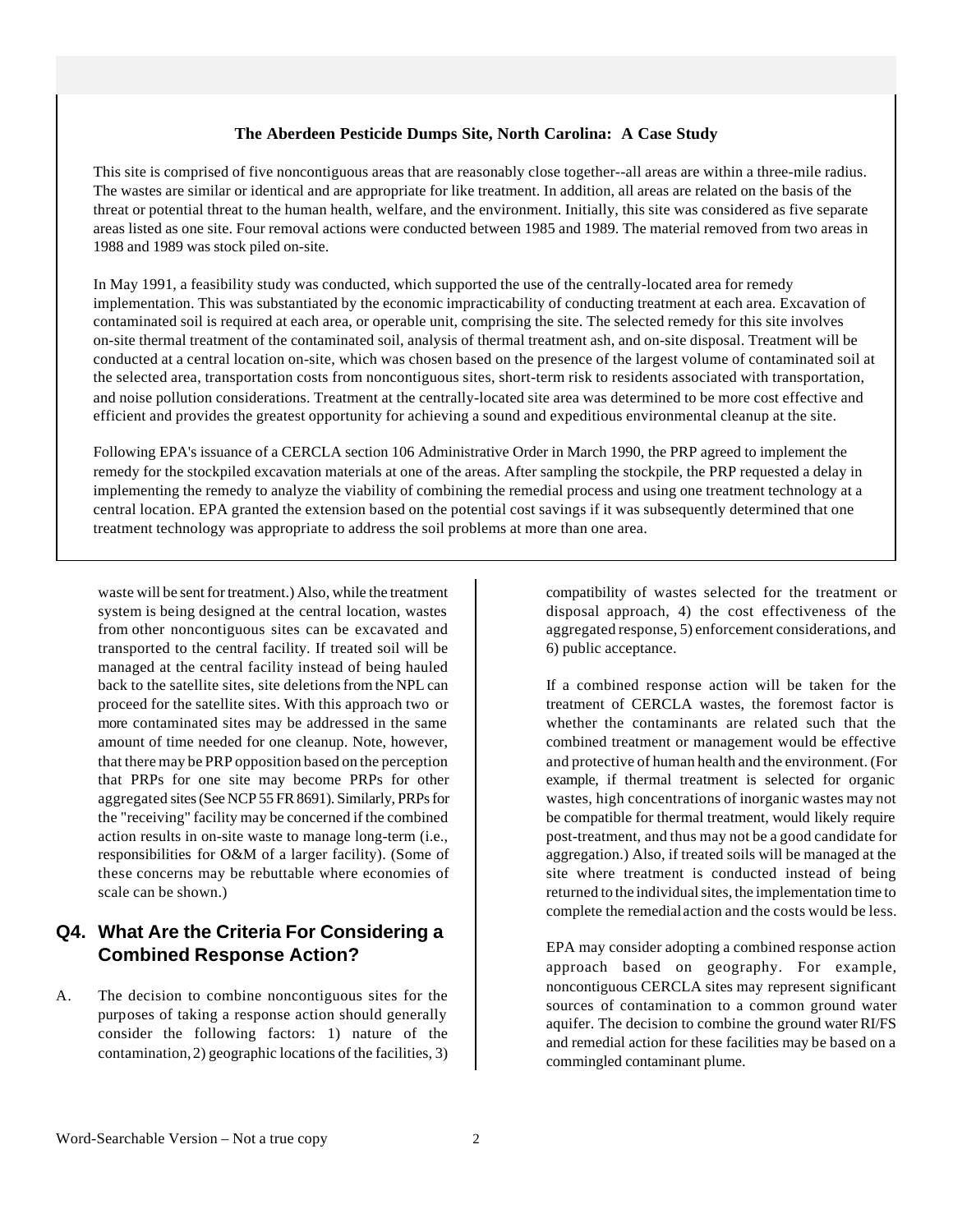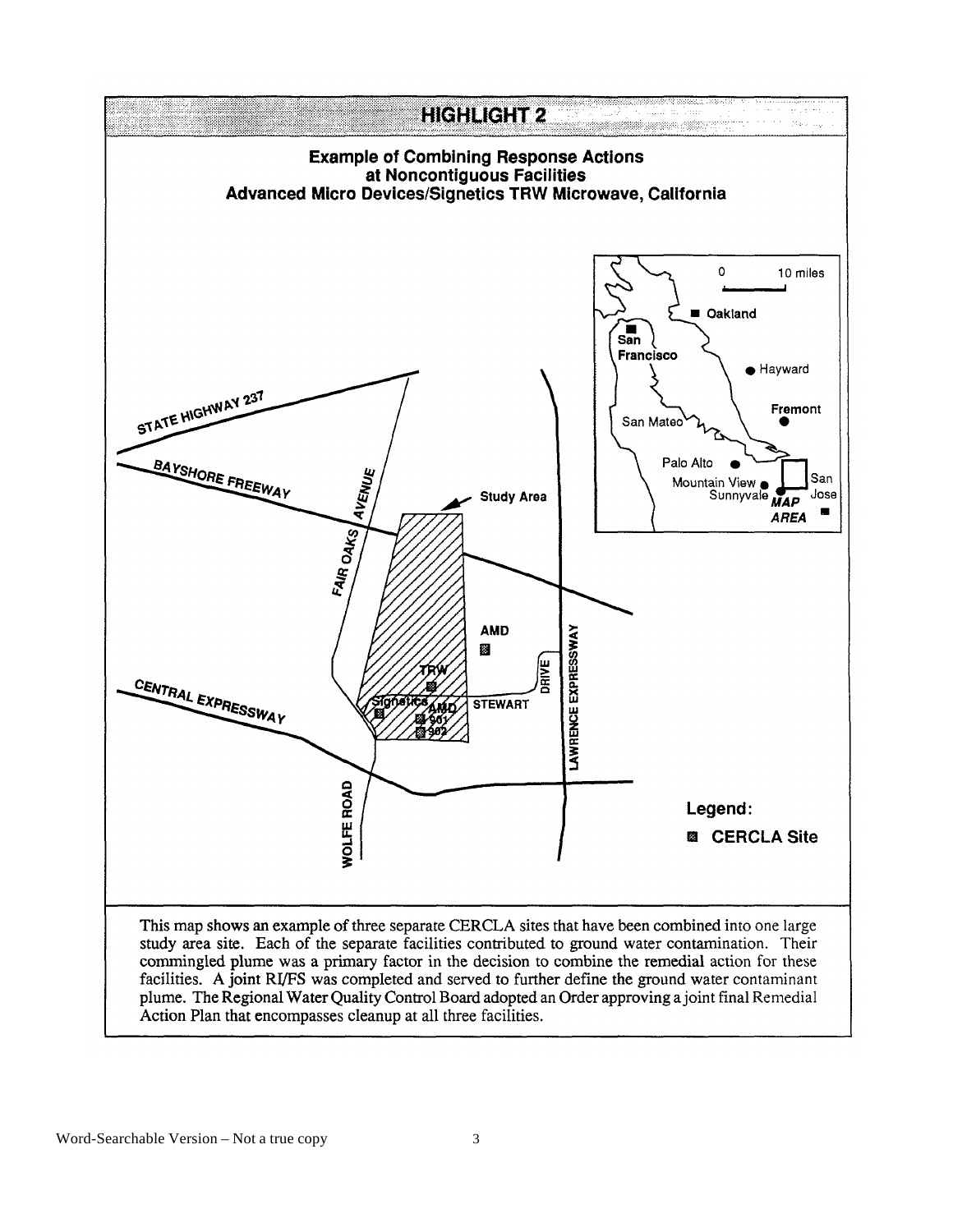| <b>HIGHLIGHT 3</b>                                                                             |                           |                                                                                                                       |                                                            |
|------------------------------------------------------------------------------------------------|---------------------------|-----------------------------------------------------------------------------------------------------------------------|------------------------------------------------------------|
| <b>REGION 2</b>                                                                                | <b>STATE</b>              | <b>COMBINED</b><br><b>RESPONSE</b><br><b>ACTION</b>                                                                   | <b>CONTACT</b><br><b>PHONE</b><br><b>NUMBER</b>            |
| Montclair/West Orange Radium<br>Rockaway Borough Well Field                                    | $N\!J$<br>$\overline{NY}$ | <b>Source Treatment</b><br><b>Ground Water Treatment</b>                                                              | $(212) 264 - 2220$<br>$(212) 264 - 0106$                   |
| <b>REGION 4</b>                                                                                |                           |                                                                                                                       |                                                            |
| Aberdeen Pesticides<br><b>ILCO</b>                                                             | NC<br>AL                  | <b>Source Treatment</b><br>Source and Ground Water<br><b>Treatment</b>                                                | $(404)$ 347-7791<br>$(404)$ 257-2643                       |
| <b>REGION 5</b>                                                                                |                           |                                                                                                                       |                                                            |
| <b>United Scrap Lead</b><br>Janesville Ash Beds/Janesville<br>Old Landfill<br>Midco I/Midco II | OH<br>WI<br>MI            | <b>Source Treatment</b><br>Source and Ground Water<br><b>Treatment</b><br>Source and Ground Water<br><b>Treatment</b> | $(312) 886 - 5877$<br>$(312)$ 353-9229<br>$(312)$ 353-9229 |
| Northside Sanitary<br>Landfill/Envirochem                                                      | IN                        | Source and Ground Water<br><b>Treatment</b>                                                                           | $(312) 886 - 4739$                                         |
| <b>REGION 6</b>                                                                                |                           |                                                                                                                       |                                                            |
| Jacksonville Municipal Landfill/Rogers<br>Road Municipal Landfill                              | AR                        | <b>Source Treatment</b>                                                                                               | $(512)$ 255-6664                                           |
| <b>REGION 7</b>                                                                                |                           |                                                                                                                       |                                                            |
| <b>Times Beach</b>                                                                             | MO                        | <b>Source Treatment</b>                                                                                               | $(913) 551 - 7697$                                         |
| <b>REGION 9</b>                                                                                |                           |                                                                                                                       |                                                            |
| Mt. View/Fairchild                                                                             | CA                        | Source and Ground Water<br><b>Treatment</b>                                                                           | $(415)$ 744-2236                                           |
| San Gabriel Area #1, #3, #4                                                                    | CA                        | <b>Ground Water Treatment</b>                                                                                         | $(415)$ 744-2257                                           |
| Monolithic Memories/National<br>Semiconductor                                                  | CA                        | Source and Ground Water<br><b>Treatment</b>                                                                           | $(415)$ 744-2236                                           |
| Teledyne<br>Semiconductor/Specfra-Physics                                                      | CA                        | Source and Ground Water<br><b>Treatment</b>                                                                           | $(415)$ 744-2233                                           |
| <b>Advanced Micro</b><br>Devices/Signetics/TRW<br>Microwave                                    | CA                        | Source and Ground Water<br><b>Treatment</b>                                                                           | $(415) 744 - 2231$                                         |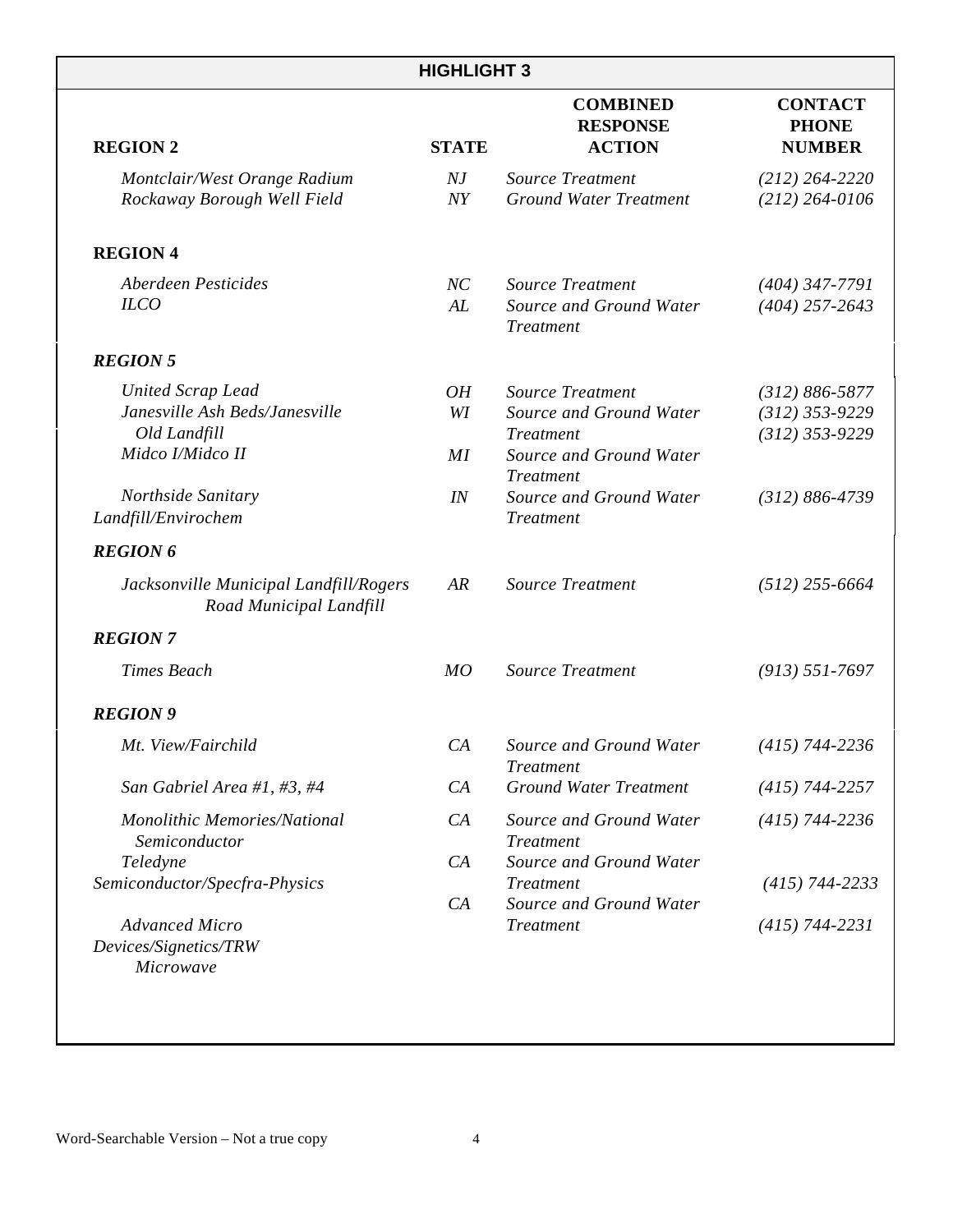The distance between sites may also be a deciding factor in determining whether grouping is appropriate for waste treatment and will result in a more efficient cleanup. For instance, in some cases, taking CERCLA waste to another site rather than hauling it to a distant commercial facility may reduce transportation risks. In other cases, the planned aggregation may lead to increased transportation and associated risks and thus would be inadvisable. Also, EPA recognizes that what may be reasonable distance in a sparsely populated area may be less reasonable in a more urban setting. For example, transporting highly volatile wastes through a densely populated area may pose too high a risk. Transportation costs also should be considered. Where the cost of transporting materials from one site to another site may be prohibitive, this combined approach may not be cost-effective.

### **Q5. Can An NPL Site Be Combined With A Non-NPL Site?**

A. Yes, but any remedial action for the combined site must be accomplished through an enforcement action; no Fund monies may be spent for remedial actions unless all portions of the combined site are on the NPL.

#### **Q6. Must the Combined Sites Be Commonly Owned?**

A. No. EPA believes that common ownership is not a necessary condition for coordinating response actions at noncontiguous sites. Limiting the applicability of this approach to commonly owned sites may be unduly restrictive, with no gain in environmental protection. However, whether the noncontiguous sites are commonly owned may be among the factors considered in determining whether to implement a combined response. The absence of common ownership may result in increased obstacles from the land owner of the "treatment" site as well as other PRPs. Combining response actions at enforcement-lead sites raises issues of containment liability and the allocation of resources and costs. These issues may delay response actions and should be resolved during the public comment period.

### **Q7. Is a RCRA Permit Required When a Combined Response Action Approach Is Taken?**

A. No. One of the benefits of using this type of approach during cleanup is that wastes from several sites can be managed in a coordinated method at one site and be considered an on-site action. An on-site action falls within the permit waiver criteria of CERCLA section 121(e)(1). For example, if noncontiguous sites A, B, and C are aggregated, then an on-site treatment facility built on site A can accept and treat hazardous wastes from sites B and C without obtaining a RCRA permit for the treatment unit.

### **Q8. Must a Combined Response Action Approach Comply With ARARs?**

A. Yes. Even where noncontiguous sites are treated as one site, activities at the aggregated site must comply with (or waive) substantive requirements of federal or state environmental laws that are ARARs. Actual permits are not required (See Permits and Permit "Equivalency" Processes for CERCLA On-Site Response Actions," OSWER Dir. 9355.7-03, Feb. 19, 1992). However, transport of hazardous waste fromone site to another is subject to RCRA manifest requirements (See 55 FR 8691, March 8, 1990).

#### **Q9. Is the Noncontiguous Site Approach Available For Non-CERCLA Sites?**

A. No. The authority to treat noncontiguous sites as one site is limited under section 104(d)(4) to CERCLA "facilities," for the purpose of taking a response action under CERCLA section 104, and the permit waiver is available only for removal and remedial actions under CERCLA. Treatment activities performed under other authorities (or voluntarily) must secure all necessary permits for on-site and off-site actions.

#### **Q10. What RCRA Regulations Are Relevant When This Approach Is Used?**

A. Although a RCRA permit is not required for response actions on an aggregated CERCLA site, there are RCRA regulations that will often be ARARs for on-site CERCLA response actions. Any cleanup activities that constitute treatment, storage, or disposal of a hazardous waste must be in compliance with (or waive) RCRA regulations that are ARARs (See 55 FR 8691. March 8, 1990). For example, RCRA closure requirements under 40 CFR 264 Subpart G may be ARARs for sites where hazardous wastes are disposed. In addition, prior to disposal, land disposal restrictions must be considered as potential ARARs if the waste is a RCRA hazardous waste. Beyond ARARs, a combined response action that requires transporting hazardous waste from one site to another must meet RCRA manifest requirements under 40 CFR 263 (See 55 FR 8691, March 8, 1990.)

#### **Q11. Can A CERCLA Site Manager Combine An Ongoing Remedial Action With a Nearby Site?**

A. Yes. Ongoing remediation efforts can only be combined with remediation at newly identified norwontiguous sites if the criteria for selecting such an approach are